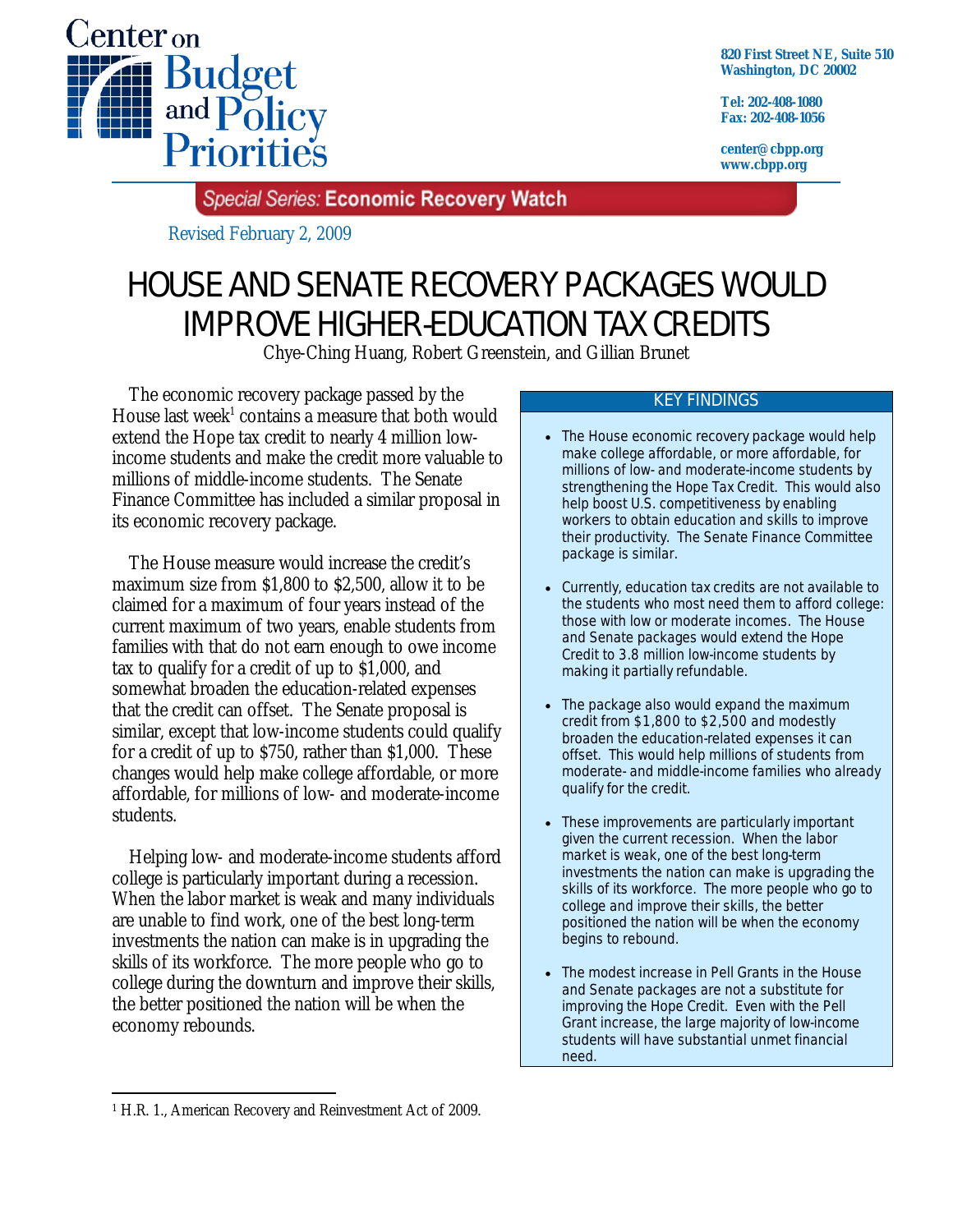# The Existing Tax Credits

 There are two federal tax credits for higher education expenses: the Hope Credit and the Lifetime Learning Credit. The Hope Credit is worth up to \$1,800 and can be used to offset tuition and fees that students incur in their first two years of postsecondary education. The Lifetime Learning Credit is worth up to \$2,000 and can be used to offset tuition and fees incurred at any stage of postsecondary education. (For a description of the credits and a brief discussion of other federal tax benefits for higher education, see the box on page 3.) The House and Senate recovery packages would significantly improve the Hope Credit by lowering a major obstacle that low- and moderateincome students face in trying to claim it.

# Credit Currently Does the Least for Those Who Need It Most

The most basic reason the Hope Credit is not available to most low-income students — or many moderate-income students either — is that it *is not refundable.* If a credit is non-refundable, it is available only to the extent that it can be used to reduce income tax liability. A non-refundable credit thus has no value for households whose incomes are too low to owe federal income taxes. In contrast, if a credit is *refundable*, a taxpayer can receive a tax refund for the amount by which the credit exceeds his or her income tax liability. Thus, refundable credits offer the same benefits to low- and moderate income taxpayers as to middle- and upper-income taxpayers; non-refundable credits do not  $2$ .

 In 2009, a married couple with one child in college and another child under age 17 would need an income of at least \$26,000 to benefit at all from either the Hope Credit or the Lifetime Learning Credit; this is *more than twice* full time minimum wage earnings. The family would need to earn \$43,567 to receive the full \$1,800 credit (see Table 1).

| Table 1: Income Required to Receive Hope Credit in 2009                |                                     |                                  |  |  |
|------------------------------------------------------------------------|-------------------------------------|----------------------------------|--|--|
|                                                                        | Income to<br>Receive Partial Credit | Income to<br>Receive Full Credit |  |  |
| Independent (e.g., non-traditional age)<br>student with no children    | \$9,350                             | \$24,133                         |  |  |
| Married couple with one child in<br>college and one child under age 17 | \$26,000                            | \$43,567                         |  |  |
| Source: CBPP calculations                                              |                                     |                                  |  |  |

Indeed, about 38 percent of all households<sup>3</sup> — and almost half of all families with children have incomes too low to owe federal income tax.<sup>4</sup> Very few of these households are able to benefit in full from either the Hope or the Lifetime Learning Credit, and most are not able to benefit at all. $^5$ 

<sup>-</sup>2 Deductions, such as the higher education deduction, are similar to non-refundable credits in that they are generally of no value to low-income households. But deductions also are of greater value to upper-income than to middle-income households, since their value depends on the taxpayer's marginal tax bracket. For example, a \$1,000 deduction is worth \$150 to a taxpayer in the 15 percent tax bracket but \$350 to a taxpayer in the 35 percent tax bracket.

<sup>3</sup> Urban-Brookings Tax Policy Center. It should be noted that many of these filers do have positive net federal tax liability, taking into account taxes such as the payroll tax.

<sup>4</sup> Estimate of percentage of families with children with no income tax liability a 2006 estimate from Lily L. Badchelder, Fred T. Goldberg, Jr., and Peter R. Orszag, "Reforming Tax Incentives Into Uniform Refundable Credits," Brookings Institution Policy Brief No. 156, August 2006.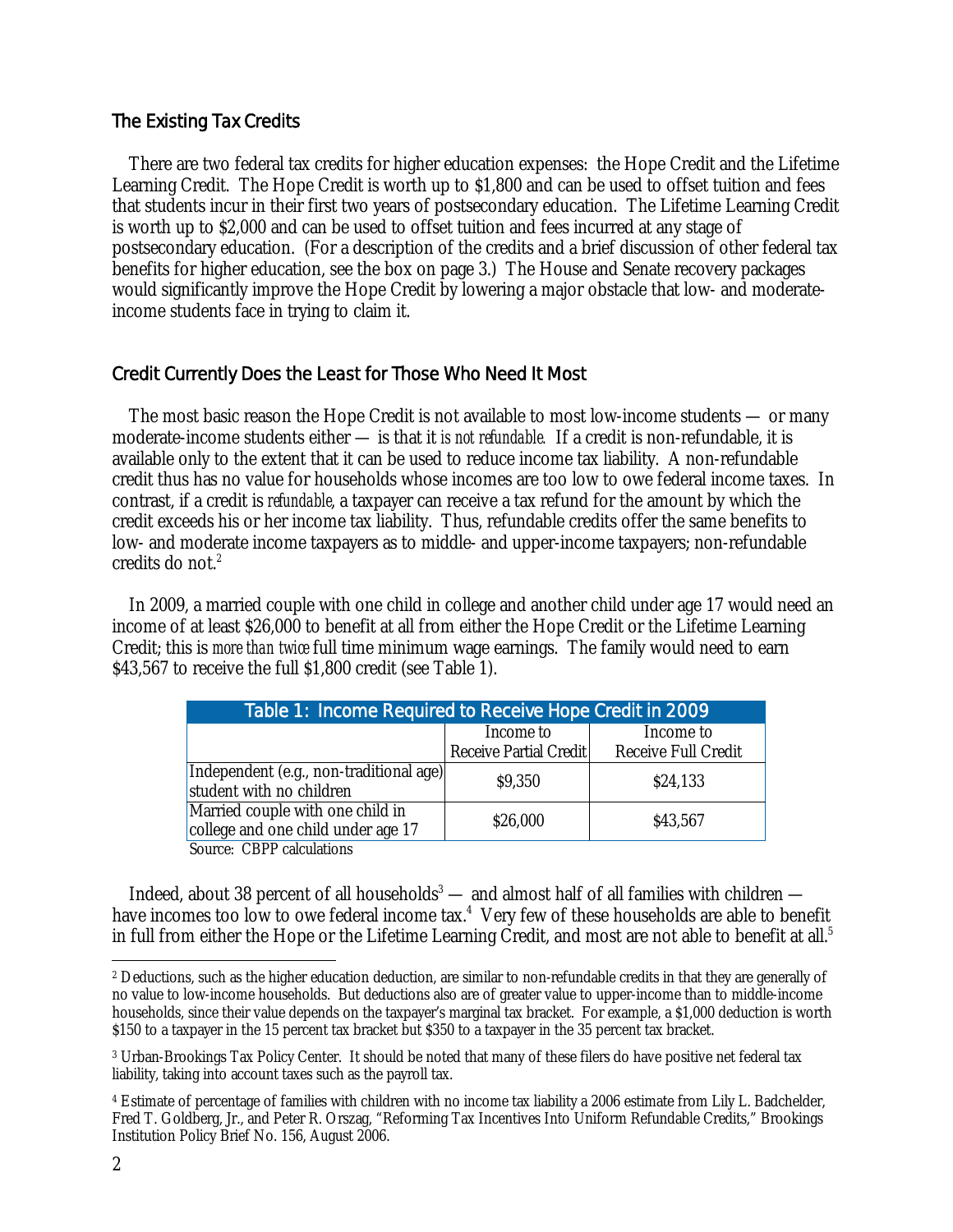### The Current Higher Education Tax Benefits

There are two federal tax credits for higher education expenses, both enacted in 1997.

 The **Hope Credit** is a nonrefundable credit against income taxes of up to \$1,800 in 2009 (the credit amount is indexed for inflation). Taxpayers may claim a \$1 credit for each dollar of qualifying tuition and fees up to \$1,200 and a 50-cent credit for each dollar of qualifying expenses between \$1,200 and \$2,400. Thus, a filer must have at least \$2,400 in qualifying expenses to receive the maximum credit in 2009.

 To qualify for the credit, students must be enrolled at least half time in the first two years of a postsecondary education program leading to a recognized education credential. A household can claim the credit for each eligible student. Since the credit is largely unavailable to low-income households and phases out for upperincome households (it is unavailable to married filers with incomes above \$120,000 and single filers with incomes above \$60,000 in 2009), its benefits are concentrated among middle-income households.

 The **Lifetime Learning Credit** is a nonrefundable credit against income taxes of up to \$2,000. Taxpayers may claim a 20-cent credit for each dollar of qualifying expenses up to \$10,000; thus, a filer must have at least \$10,000 in qualifying expenses to receive the maximum credit. The credit is available for tuition and fees incurred by students enrolled in some form of higher education (including less-than-half-time students and students beyond their first two years of postsecondary education). A household may claim only one Lifetime Learning Credit per tax return and must choose between the Hope Credit and the Lifetime Learning Credit. Like the Hope Credit, the Lifetime Learning Credit is generally unavailable to low-income households and phases out for upper-income households, so the distribution of its benefits is similar.

 The federal tax code includes other significant tax benefits for higher education, some of which are notably more skewed to upper-income students. The **deduction for qualified tuition and related expenses,** enacted in 2001 and scheduled to expire at the end of 2009, provides an above-the-line deduction (that is, one available to taxpayers who do not itemize their deductions) of up to \$4,000 for qualifying tuition and fees. Since deductions are worth more to taxpayers in higher tax brackets, and since taxpayers must choose between the tuition deduction and one of the credits, about half the benefits of the deduction go to households with incomes between \$100,000 and \$200,000. (The deduction phases out, but at higher income levels than the Hope and Lifetime Learning Credits.)\* In addition, the tax-preferred saving accounts for higher education, **Section 529 plans,** and **Coverdell education savings accounts** — which were significantly expanded in 2001 and 2006 — primarily benefit upper-income households.\*\*

\_\_\_\_\_\_\_\_\_\_\_\_\_\_\_\_\_\_\_\_\_\_\_\_\_\_\_

As a result, the education tax credits do the least for the very students that need them most — the same students who are most likely not to enroll in or complete higher education because they have difficulty affording it. Moreover, other education tax benefits, particularly Section 529 plans and Coverdell education savings accounts, are even more skewed toward households in the top tax brackets. (See the box on page 3.)

<sup>\*</sup> Leonard E. Burman *et al.,* "The Distributional Consequences of Federal Assistance for Higher Education: The Intersection of Tax and Spending Programs," Urban Institute-Brookings Institution Tax Policy Center Discussion Paper No. 26, August 2005.

<sup>\*\*</sup> Susan Dynarski, "Who Benefits from the Education Saving Incentives? Income, Educational Expectations, and the Value of the 529 and Coverdell," *National Tax Journal*, June 2004.

 <sup>5</sup> Households with no federal income tax liability can sometimes benefit from a nonrefundable credit if they have *precredit* tax liability (i.e. positive income tax liability before the Child Tax Credit and the Earned Income Tax Credit). However, few of these families would have sufficient pre-credit tax liability to receive the full benefits of the Hope or Lifetime Learning Credit.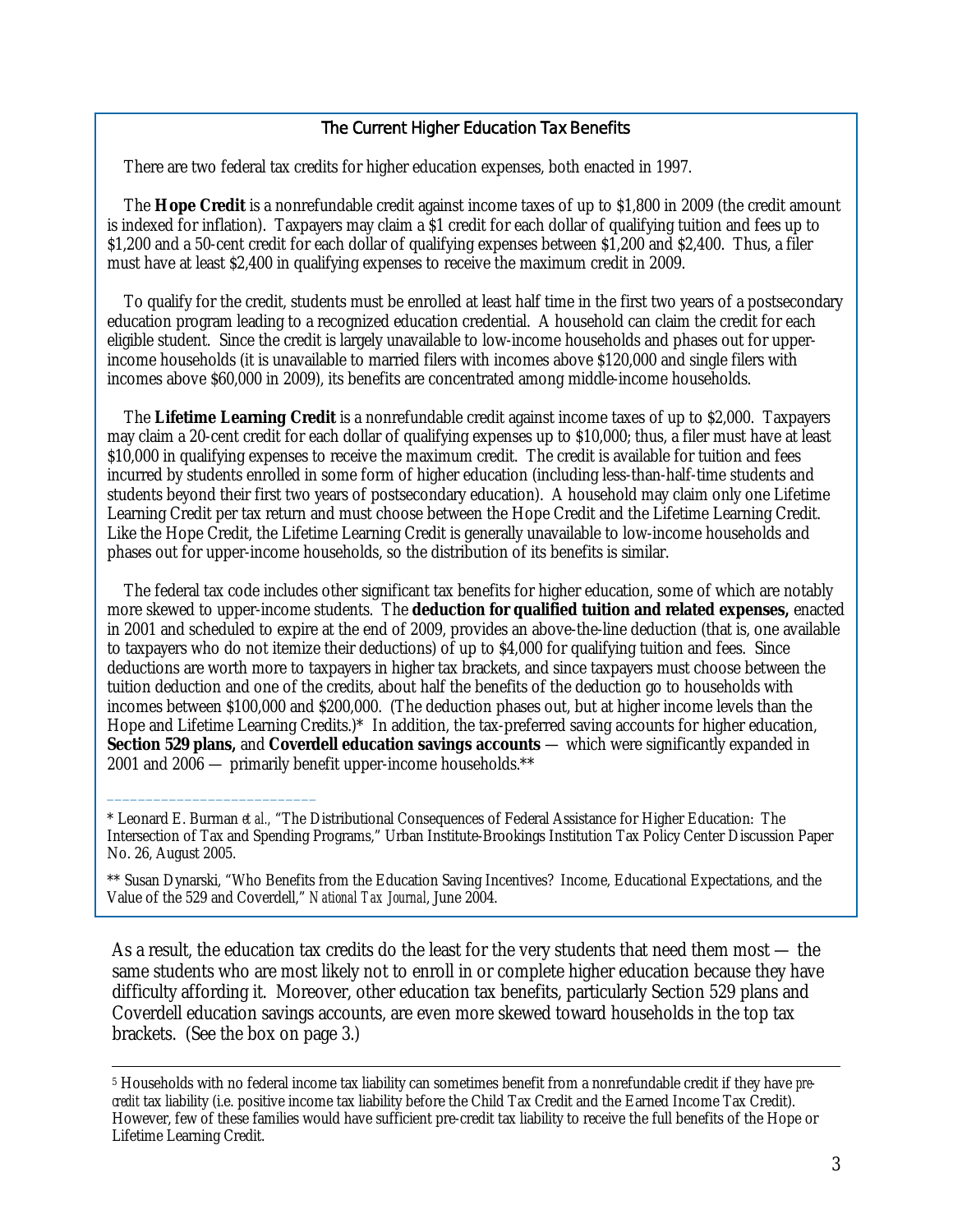The House recovery package would increase the maximum Hope Credit to \$2,500 and make *40 percent* of the credit refundable (i.e., allow families without income tax liability to claim up to \$1,000 of the credit as a refund). $6$  This would make about 3.8 million low- and moderate-income highschool students eligible for the Hope Credit — students who cannot currently expect to benefit at all from the credit because their families' incomes are too low.<sup>7</sup>

| Table 2: Income Required to Benefit in 2009 From the<br>Improved Hope Credit in the House Economic Recovery Package* |                                     |                               |  |
|----------------------------------------------------------------------------------------------------------------------|-------------------------------------|-------------------------------|--|
|                                                                                                                      | Income to<br>Receive Partial Credit | Income to Receive Full Credit |  |
| Independent (e.g., non-traditional age)<br>student with no children                                                  | \$O                                 | \$22,133                      |  |
| Married couple with one child in<br>college and one child under age 17                                               | $\$0$                               | \$41,000                      |  |
| Source: CBPP calculations                                                                                            |                                     |                               |  |

Assumes that the student has at least \$4,000 of qualifying expenses. See footnote 8 for further detail.

 The Senate proposal also would increase the maximum Hope Credit to \$2,500 but would make *30 percent* of the credit refundable, allowing families without income tax liability to claim up to \$750 as a refund, rather than up to \$1,000. Like the House package, the Senate proposal would allow about 3.8 million low- and moderate-income high-school students to receive the Hope Credit.

| Table 3: Income Required to Benefit in 2009 From the<br>Improved Hope Credit in the Senate Economic Recovery Package* |                                     |                               |  |
|-----------------------------------------------------------------------------------------------------------------------|-------------------------------------|-------------------------------|--|
|                                                                                                                       | Income to<br>Receive Partial Credit | Income to Receive Full Credit |  |
| Independent (e.g., non-traditional age)<br>student with no children                                                   | S0                                  | \$23,800                      |  |
| Married couple with one child in<br>college and one child under age 17                                                | \$0                                 | \$43,233                      |  |

Source: CBPP calculations

Assumes that the student has at least \$4,000 of qualifying expenses. See footnote 8 for further detail.

 For example, currently a family earning \$30,000 that has one child in college could qualify for a Hope Credit of only \$400, the amount of its federal income tax liability. Under the House proposal, that family could qualify for \$1,400 if it had sufficient qualifying education expenses: it could receive \$400 as a credit against its tax liability plus \$1,000 as a refund. Under the Senate proposal, the family could qualify for up to  $$1,150$  ( $$400$  against its tax liability plus  $$750$  as a refund).<sup>8</sup>

 $\overline{a}$ <sup>6</sup> A filer with no income tax liability and \$1,000 of qualifying education expenses would be able to claim a \$400 refundable credit. A filer with no income tax liability and enough qualifying expenses to be eligible for the full credit (\$4,000 in qualifying expenses) would be able to claim a \$1,000 refundable credit.

<sup>7</sup> Arloc Sherman and Chye-Ching Huang, "House Recovery Package Would Give 3.8 Million Low- and Moderate-Income Students — Thousands in Every State — Access to Higher Education Tax Credit," Center on Budget and Policy Priorities, January 21, 2009, http://www.cbpp.org/1-21-09tax.htm.

<sup>8</sup> These examples, and the table above, assume that the student has qualifying expenses of at least \$4,000. A student with no income tax liability and \$4,000 of qualifying expenses would qualify for a \$1,000 credit (\$4,000 in qualifying expenses to be eligible for the full \$2,500 credit; 40% of \$2,500 equals a \$1,000 refundable credit in the House package, while 30% of \$2,500 equals a \$750 credit under the Senate proposal), while a student with no income tax liability and \$1,000 of qualifying expenses would qualify for \$400 of the credit (\$1,000 x 40% refundable) in the House package and \$300 of the credit (\$1,000 x 30% refundable) in the Senate. Low- and moderate-income students with qualifying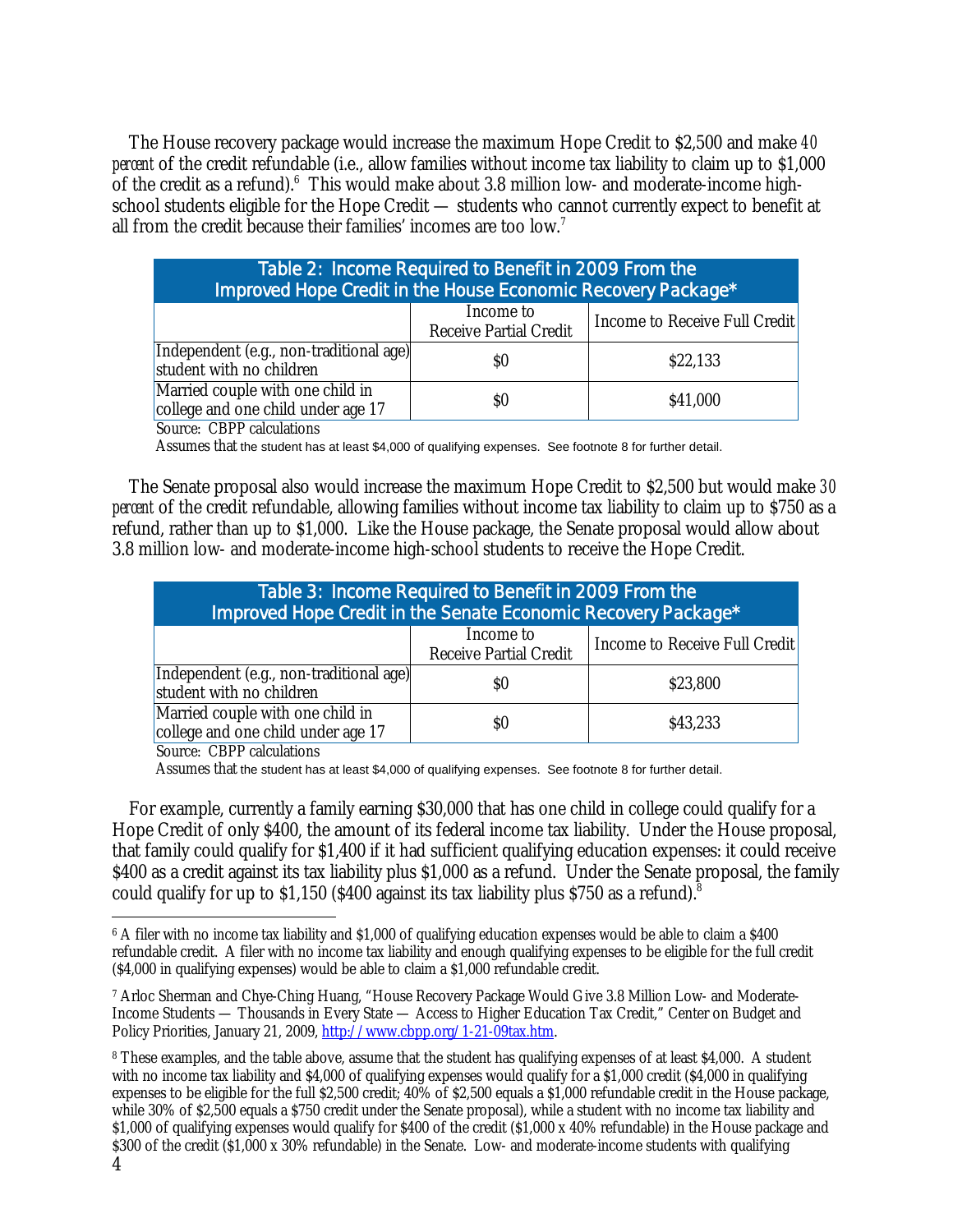Under both the House and Senate packages, low-income students could not receive the full \$1,000 of the credit available as a refund (\$750 in the Senate) unless they had at least \$4,000 in qualifying education expenses. For example, a community college student with no income tax liability and \$1,500 in qualifying expenses would be eligible for a refundable credit of \$600 under the House bill and \$450 under the Senate measure.

## Package Would Allow Credit to Offset Some Education Costs Other Than Tuition

 A key reason that many moderate-income students do not benefit from the Hope Credit — or the Lifetime Learning Credit — is the credits' narrow definition of qualifying expenses. Under current law, students can only claim the credits for what they pay in tuition and fees, minus any governmental or institutional grants. They cannot count expenses incurred for room and board, books and supplies, or transportation.

 This means that many low- and moderate-income students will not be eligible for the full benefits of the current credits even if they are refundable. To benefit in full from the Hope Credit in 2003- 2004, a student needed \$2,000 in claimable tuition and fees; for the full Lifetime Learning Credit, he or she needed \$10,000. Many low- and moderate-income students attend community colleges (where tuition and fees averaged \$2,000 for a full-time, full-year student in 2003-2004, according to data from the National Center for Education Statistics) or public four-year colleges and universities (where tuition and fees averaged about \$5,200 for full-time, full-year student). After taking into account grants, about half of all community college and public university students from families with incomes below \$32,000 had no net tuition expenses in 2003-2004, while most others paid relatively modest amounts out of pocket. 9

 But these same low- and moderate-income students had substantial *non-tuition* educational expenses not covered by governmental and institutional grants, such as room, board, books, and supplies. Community college students from families with incomes below \$20,000 had an average of \$4,800 in uncovered non-tuition educational expenses in 2003-2004, according to NCES data. Those at four-year public colleges and universities faced average non-tuition costs of \$7,800. Under current law, *none* of these non-tuition expenses count toward the higher education tax credits.

 Strikingly, room, board, books, and supplies *are* considered qualifying expenses for Section 529 and Coverdell Education Saving Accounts — tax incentives that primarily benefit high-income households (see the box on page 3). Thus, education-related expenses other than tuition are

expenses of less than \$4,000 (for example, community college students with relatively low tuition and fees) would be eligible for significantly less than the maximum portion of the credit that would be refundable (\$1,000 in the House package and \$750 in the Senate package).

<sup>9</sup> Data are from the 2003-2004 National Postsecondary Student Aid Study. Figures here are for undergraduate students who are dependents of their parents (and are classified into income groups based on their parents' incomes), but the figures for low-income independent students (generally students who are over age 24, are married, have dependents, or are enrolled in a graduate or professional program) are similar. See National Center for Education Statistics, "Student Financing of Undergraduate Education: 2003-2004," U.S. Department of Education, August 2006, http://nces.gov/pubs 2006/2006186.pdf.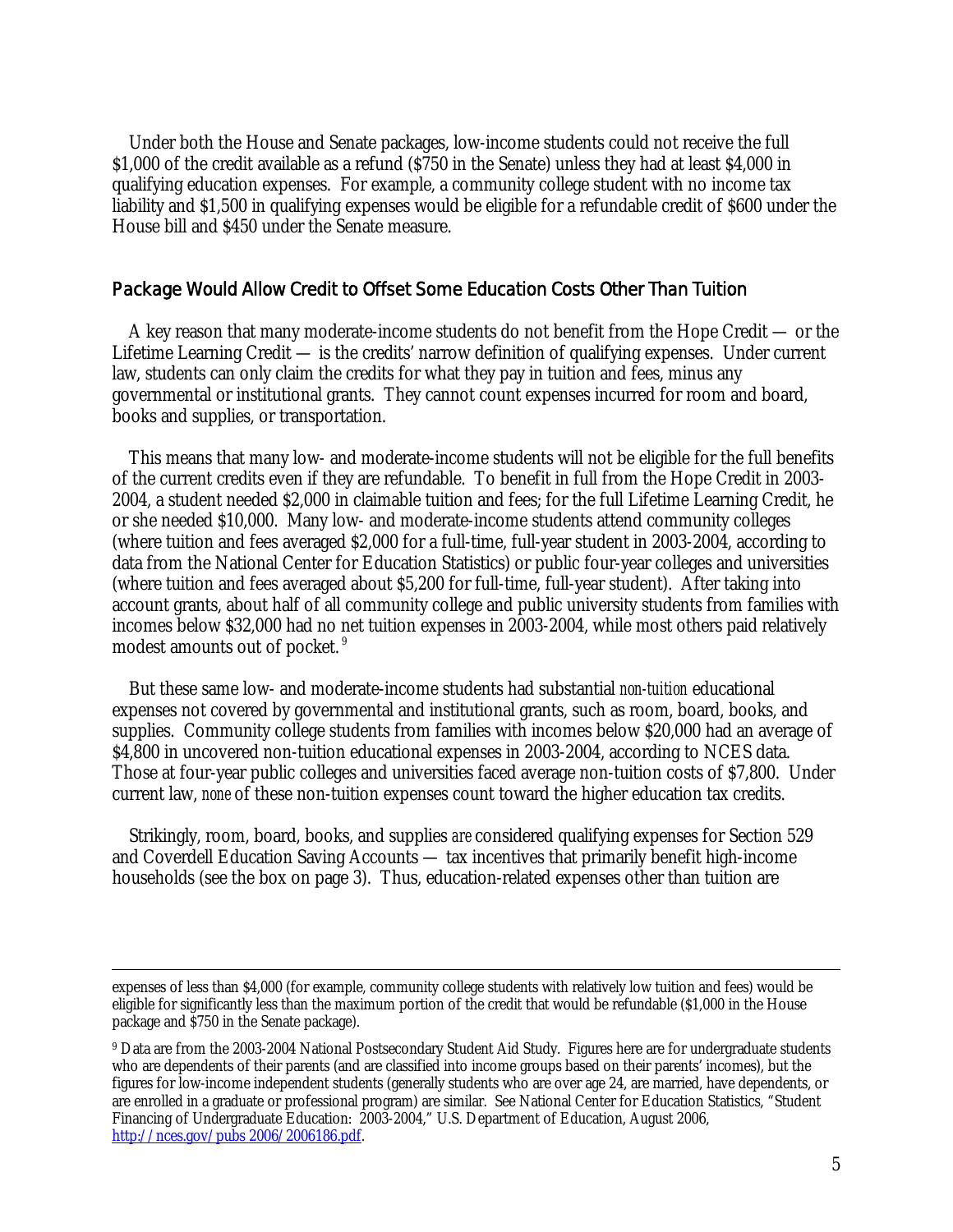countable toward the tax incentives that primarily benefit upper-income households, but not toward the tax incentives that primarily benefit middle-income households.<sup>10</sup>

 The House and Senate packages would modestly broaden the qualifying expenses for the Hope and the Lifetime Learning credits to allow the cost of course materials to be claimed, in addition to tuition and fees. This would bring the types of expenses allowed for these credits modestly more in line with the expenses allowed under the tax-preferred higher education accounts for households at higher income levels. Allowing course material costs to be claimed against the Hope and Lifetime Learning credits would allow more low- and moderate-income students to benefit from the tax credits and also increase the value of the credits for many middle-income students.

The recovery packages would, however, leave a large disparity between the expenses allowed under the tax-preferred education accounts for more affluent households and the expenses allowed under the tax credits, because of the continued exclusion of room and board costs under the tax credits. Moreover, another provision in the Senate package would enlarge the disparity by expanding the definition of qualifying expenses for section 529 education savings accounts to include computer technology and equipment. Such expenses do not count under the Hope and Lifetime Learning credits.

## House and Senate Pell Grant Increases No Substitute for Improving Education Tax Credits

Expanding and improving Pell Grants, the most important source of federal higher-education assistance available to low-income students, is *not* a substitute for making the education tax credits available to these students.

The House recovery package would increase the maximum Pell Grant by \$500 for the 2009-2010 and 2010-2011 school years (to  $$5,350$  for 2009-2010<sup>11</sup>). The Senate package would increase the maximum Pell Grant by less — by \$281 for 2009-2010 and \$400 for 2010-2011.

Although the importance of these increases (especially in the House package) should not be understated, Pell Grants would remain far from adequate by themselves. Even after taking the proposed increases in Pell Grants into account, along with other forms of aid, the overwhelming majority of low-income college students would continue to have significant unmet financial need.

<sup>11</sup> For future years, we assume passage of the House recovery package as well as an underlying discretionary increase for fiscal year 2009 as implied in the House Appropriations Committee's press release from January 15, 2009. We also assume that due to funding shortages (created by an increased number of Pell Grant recipients in the economic downturn), the mandatory component of the grant will be reduced for 2010-2011 to match the level for 2009-2010. Under the same assumptions, the Senate proposal would allow a maximum grant of \$5,131 for 2009-2010.

-

<sup>10</sup> For further discussion of these issues, see Susan Dynarski and Judith Scott-Clayton, "Simplify and Focus the Education Tax Incentives," *Tax Notes,* June 12, 2006, http://www.americanprogress.org/kf/dynarski.pdf.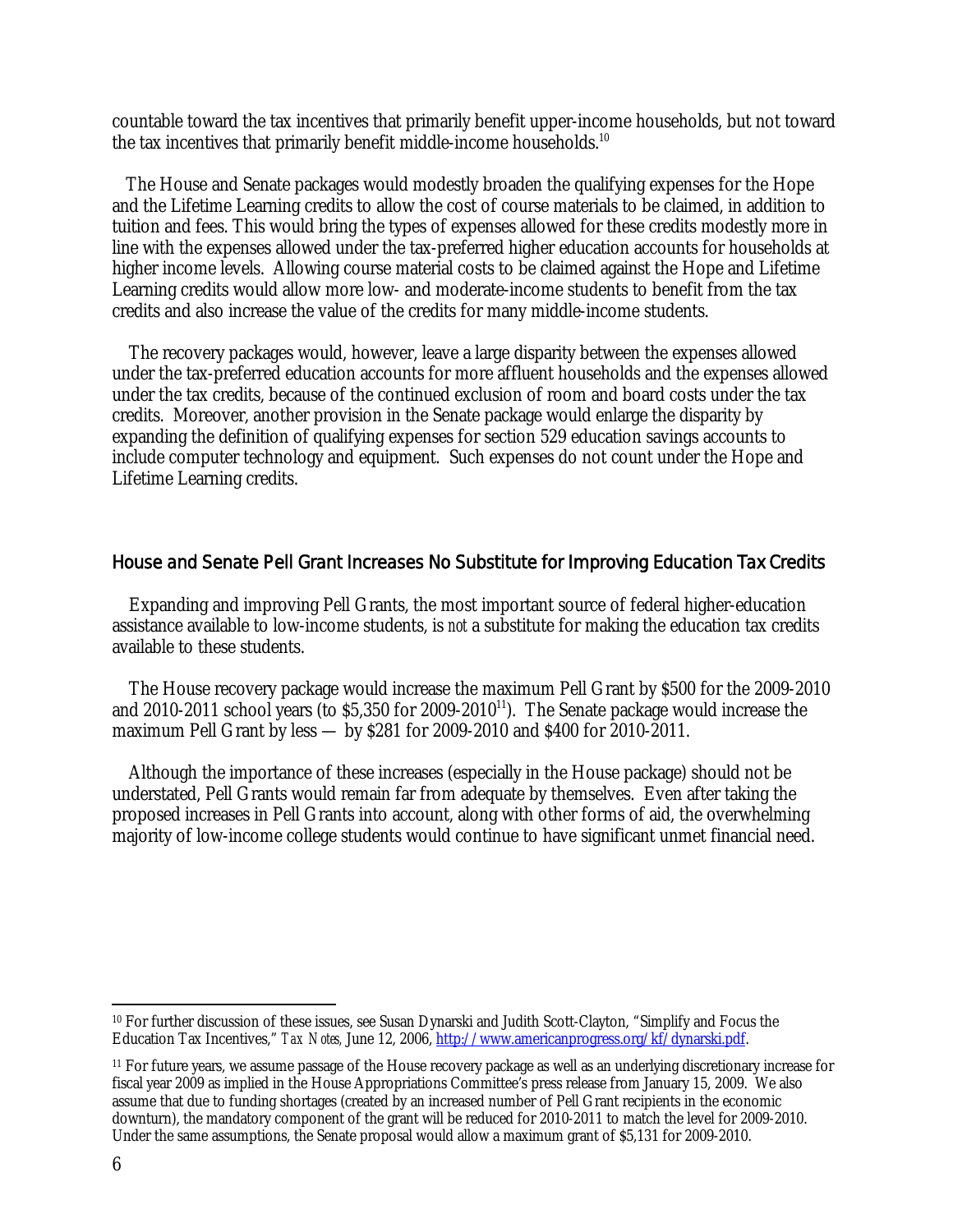| Table 4: Undergraduates With Unmet Financial Need, 2003-2004 |                                               |                                                                       |  |  |
|--------------------------------------------------------------|-----------------------------------------------|-----------------------------------------------------------------------|--|--|
|                                                              | Percent of Students With<br><b>Unmet Need</b> | Average Unmet Need<br>Among Those With<br>Unmet Need, in 2009 dollars |  |  |
| <b>Students From Families With Incomes</b>                   |                                               |                                                                       |  |  |
| Below \$20,000 Attending:                                    |                                               |                                                                       |  |  |
| <b>Community College</b>                                     | 87%                                           | \$5,260                                                               |  |  |
| Public Four-Year College or University                       | 80%                                           | \$7,020                                                               |  |  |
| <b>Students From Families With Incomes</b>                   |                                               |                                                                       |  |  |
| Between \$20,000 & \$40,000 Attending:                       |                                               |                                                                       |  |  |
| <b>Community College</b>                                     | 71%                                           | \$4,090                                                               |  |  |
| Public Four-Year College or University                       | 70%                                           | \$6,430                                                               |  |  |
| Course: National Conter for Education Statistics             |                                               |                                                                       |  |  |

Source: National Center for Education Statistics

Figures are for dependent students, classified according to their parents' income.

 An NCES study compared the amount of financial aid — including Pell Grants, institutional grants, subsidized study loans, work study, and other aid — received by students enrolled in college in 2003-2004 with the amount of aid required to meet these students' financial need, as calculated under federal financial aid formulas.<sup>12</sup> It found that the average low- or moderate-income college student faced thousands of dollars of unmet need.

 In 2003-2004, for example, 87 percent of community college students, and 80 percent of four-year public university students, from families with incomes below \$20,000 had unmet need, averaging thousands of dollars per student with unmet need. (See Table 4.) Students from families with slightly higher incomes (\$20,000 - \$40,000) had significant unmet need as well. (In contrast, the percentage of middle-income students with unmet need was notably lower, and fewer than 10 percent of public university students from families with incomes above \$100,000 had any unmet need.)

 Even assuming the level of unmet need has been growing at the same rate as inflation (which is unlikely because college costs have been rising much more rapidly than overall inflation), the Pell Grant increases included in the House and Senate economic recovery packages would make only a modest dent in the levels of unmet need faced by low-income students, leaving most with thousands of dollars in unmet need.

Before taking into account the Pell Grant increases enacted since 2003-2004 and the Pell increases included in the House and Senate packages, the average student with

 $\overline{a}$ 

# Table 5: Pell Grant Changes Since 2003-2004, Adjusted for Inflation, And Including the Increase in the House Package

|                                                              | Maximum<br>Grant | Maximum<br>Grant,<br>2009 Dollars | Change Relative to<br>2003-2004.<br>Adjusted for<br>Inflation |  |
|--------------------------------------------------------------|------------------|-----------------------------------|---------------------------------------------------------------|--|
| 2003-2004                                                    | \$4,050          | \$4,706                           | <b>NA</b>                                                     |  |
| 2004-2005                                                    | \$4,050          | \$4,600                           | $-$138$                                                       |  |
| 2005-2006                                                    | \$4,050          | \$4,431                           | $-$ \$307                                                     |  |
| 2006-2007                                                    | \$4,050          | \$4,320                           | $-$ \$418                                                     |  |
| 2007-2008                                                    | \$4,310          | \$4,432                           | $-$ \$305                                                     |  |
| 2008-2009                                                    | \$4,731          | \$4,763                           | \$26                                                          |  |
| 2009-2010*                                                   | \$5,350          | \$5,350                           | \$612                                                         |  |
| 2010-2011*                                                   | \$5,350          | \$5,258                           | \$521                                                         |  |
| *Assumes the increase included in the House recovery package |                  |                                   |                                                               |  |

unmet need whose family made less than \$20,000 per year would have \$5,260 of unmet need in the

<sup>12</sup> More technically, unmet need is equal to the estimated student budget minus the forms of aid listed above, minus the expected family contribution, as calculated under federal financial aid formulas. Figures are from the 2003-2004 National Postsecondary Student Aid Study. Figures here are for undergraduate students who are dependents of their parents (and are classified into income groups based on their parents' incomes), but the figures for low-income independent students are similar. See National Center for Education Statistics, "Student Financing of Undergraduate Education: 2003-2004," U.S. Department of Education, August 2006, http://nces.gov/pubs2006/2006186.pdf.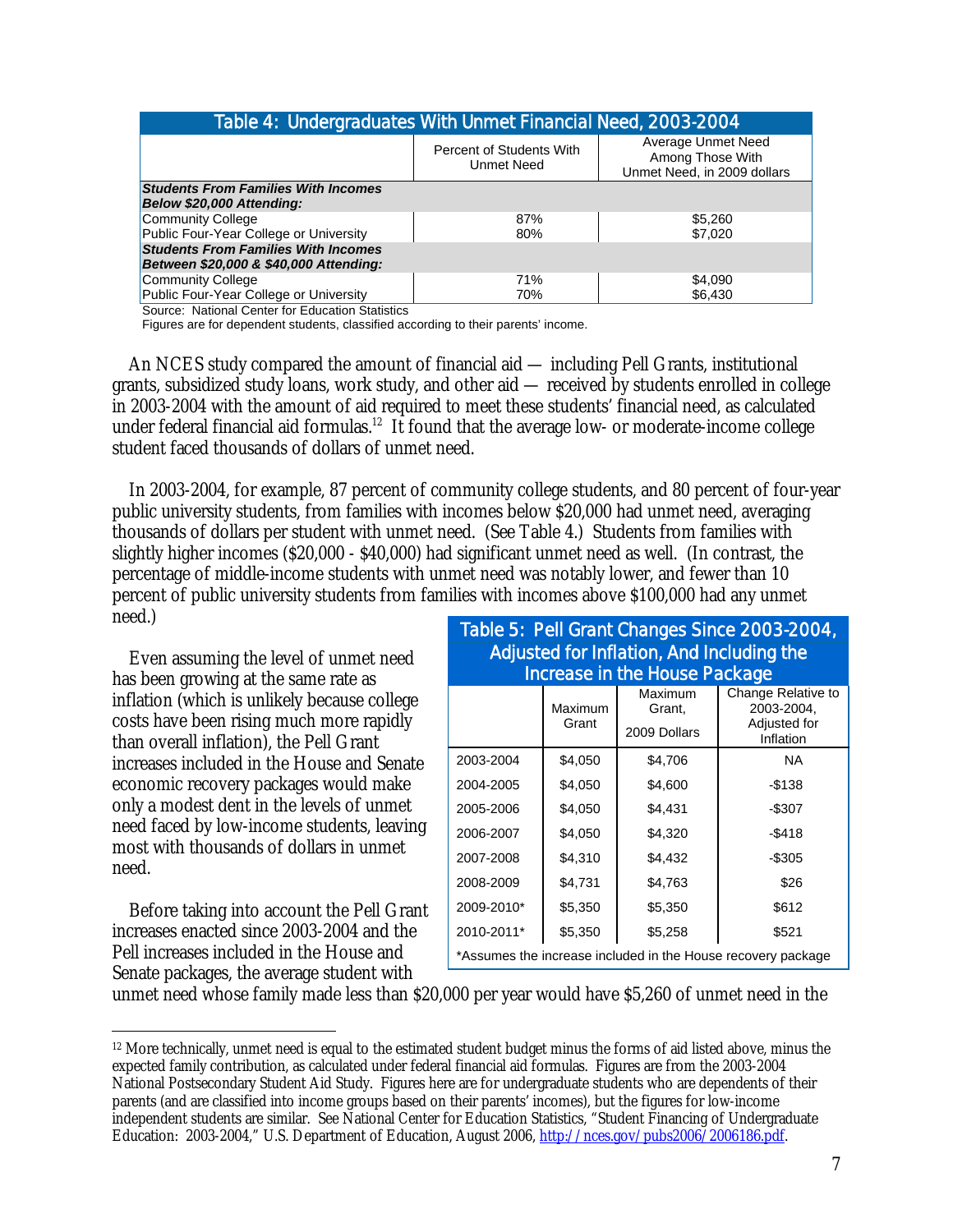2009-2010 school year if he or she were attending a community college and \$7,020 of unmet need if he or she were attending a public four-year college or university. (These figures assume that unmet needs have grown since 2003-2004 at the general inflation rate.) The Pell Grant increases enacted since 2003-2004 and those proposed in the House and Senate packages are modest compared to these levels of unmet need. Even with the Pell Grant increase contained in the House recovery package, the total increase in the maximum Pell Grant since the 2003-2004 school year would be only \$612 in inflation-adjusted terms, far below the levels of unmet financial need that many lowincome students face. (See Table 5.)

 Students for whom financial aid does not meet the need are often left with untenable options. Many support themselves by working long hours. Research has found, however, that working more than 15-20 hours a week while in school significantly reduces the likelihood that students will complete college and may threaten their academic performance.<sup>13</sup> Some students also may incur massive debt; others are likely deterred from enrolling in college in the first place.

 Importantly, even if higher education tax credits were made fully refundable, students could *not* claim them against tuition payments already covered by Pell Grants or other grant aid. Thus, the credits would *not* provide a double benefit but rather would help to fill the gap left by Pell Grants and other assistance.

## Education Tax Credit Improvements Would Help the Economy

Extending education tax credits to low-and moderate-income students, and thereby giving them incentives already available to students at higher income levels to get more education, is particularly important during a recession. When the labor market is weak and many individuals are unable to find work, one of the best long-term investments the nation can make is in upgrading the skills of its workforce. The more people who go to college during the downturn and improve their skills, the better positioned the nation will be when the economy begins to rebound.

During times of high unemployment and underemployment (where people work part time because they cannot find a full-time job), more parents struggle to afford tuition and have incomes too low to qualify for the education tax credits, and more students are unable to find part-time work to help finance their study. The current non-refundability of the education tax credits has the perverse effect of making study and "up-skilling" less affordable for low- and moderate-income families at the same time that finding work is more difficult.

 There is also a real danger that as the financial crisis continues to strain colleges' and universities' finances, they will have to increase tuition or reduce financial aid, ballooning the levels of unmet financial need. University endowments have been hard hit by the financial crisis, especially as many have invested heavily in private equity funds, which have fared badly.<sup>14</sup> In addition, many states will reduce funding for public colleges and universities as they struggle to balance their budgets; 26 states

 $\overline{a}$ 13 See for example Jonathon M. Orszag, Peter R. Orszag, and Diane M. Whitmore, "Learning and Earning: Working in College," UPromise Inc., August 2001, http://www.upromise.com/corp/pressroom/research/learnearn.html.

<sup>14</sup> See Geraldine Fabrikant, "Harvard Endowment Loses 22%," *New York Times,* December 3, 2008, and Claire Cain Miller and Geraldine Fabrikant, "Beyond the Ivied Halls, Endowments Suffer," *New York Times,* November 25, 2008. A According to the *Washington Post*, colleges and universities in the United States have lost an average of 23 percent on their endowment investments since the summer: Susan Kinzie, "Market Losses Tighten Screws On Colleges," *Washington Post*, January 27, 2009.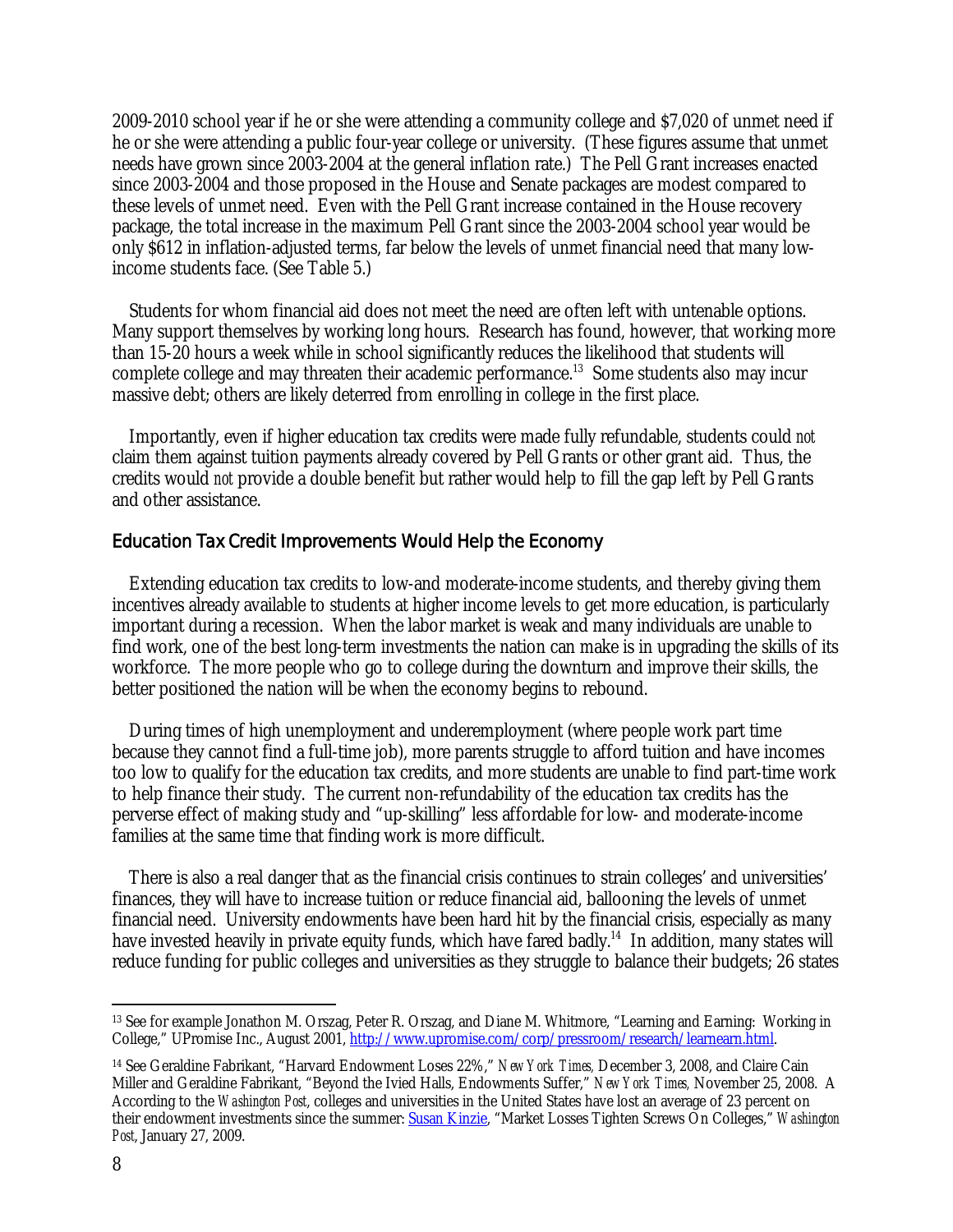### Reasons to Expand Access to the Hope and Lifetime Learning Credits

The higher education tax credits have two key rationales. First, they are supposed to ease the economic burden that higher education costs — which have been rising rapidly for the past several decades impose on students and their families. As discussed in this paper, many low- and moderate-income students will face significant unmet financial need even with the Pell Grant improvements in the House recovery package. Expanding access to higher-education tax credits could reduce this burden.

 Second, higher-education tax credits are intended to encourage and enable students who would not otherwise attend or complete college to do so. Studies have found that price subsidies can significantly impact college enrollment decisions; a number of studies have estimated that a \$1,000 reduction in the cost of college can increase enrollment by three to four percentage points, a significant gain.<sup>3</sup> Yet a major study of the Hope and Lifetime Learning Credits by Harvard Professor Bridget Terry Long found no evidence that they had increased college enrollment.<sup>b</sup> Long commented that this result was perhaps unsurprising, since the credits were largely unavailable to "marginal" students: that is, students who are deciding whether or not to attend college.

 Common sense suggests that many of these "marginal" students come from low- or moderate-income families. Only about half of high-school graduates from families in the bottom fifth of the income scale went directly to college in 2006, compared with more than 60 percent of those in the middle three fifths of the income scale and about 80 percent of those in the top fifth. This suggests that low- and moderateincome students are more likely to be deciding whether or not to attend college, and that their decisions very likely are influenced by cost considerations.<sup>c</sup>

 As the Congressional Research Service has noted, studies consistently find that "lower-income students [are] more sensitive to changes in tuition and aid than students from middle- and upper-income families."d Given this fact, the unavailability of the higher education tax benefits to low-income students represents a significant missed opportunity to encourage college enrollment.

\_\_\_\_\_\_\_\_\_\_\_\_\_\_\_\_\_\_\_\_\_\_\_\_\_\_\_\_

have already cut funding for public colleges and universities and/or imposed large tuition increases.<sup>15</sup> Low- and moderate-income students are ill-equipped to absorb these cost increases.

 When unemployment is high and families are struggling, the combination of higher tuition and lower financial aid will make it harder for many students to attend college. Making higher education tax credits refundable can offset some of the strain on these students and their families.

<sup>&</sup>lt;sup>a</sup> Some 67 percent of all 2004 high school graduates enrolled in college the following year. A well-structured \$1,000 subsidy could potentially boost that to 70 or 71 percent. For a review of this literature, see Bridget Terry Long, "The Impact of Federal Tax Credits for Higher Education Expenses," National Bureau of Economic Research Working Paper No. 9553, March 2003.

b Bridget Terry Long, "The Impact of Federal Tax Credits for Higher Education Expenses."

c Note that a lower percentage of low-income students graduate from high school, so the discrepancies among all students, including non-high school graduates, are even greater. National Center for Education Statistics, "The Condition of Education 2008," U.S. Department of Education, June 2008, http://nces.ed.gov/pubs2008/2008031.pdf .

d Pamela J. Jackson, "Higher Education Tax Credits: An Economic Analysis," Congressional Research Service, updated February 20, 2007, http://opencrs.cdt.org/rpts/RL32507\_20070220.pdf.

<sup>-</sup>15 For further discussion, see Nicholas Johnson, Phil Oliff, and Jeremy Koulish, "Most States Are Cutting Education," Center on Budget and Policy Priorities, December 17, 2008, http://www.cbpp.org/12-17-08sfp.htm.